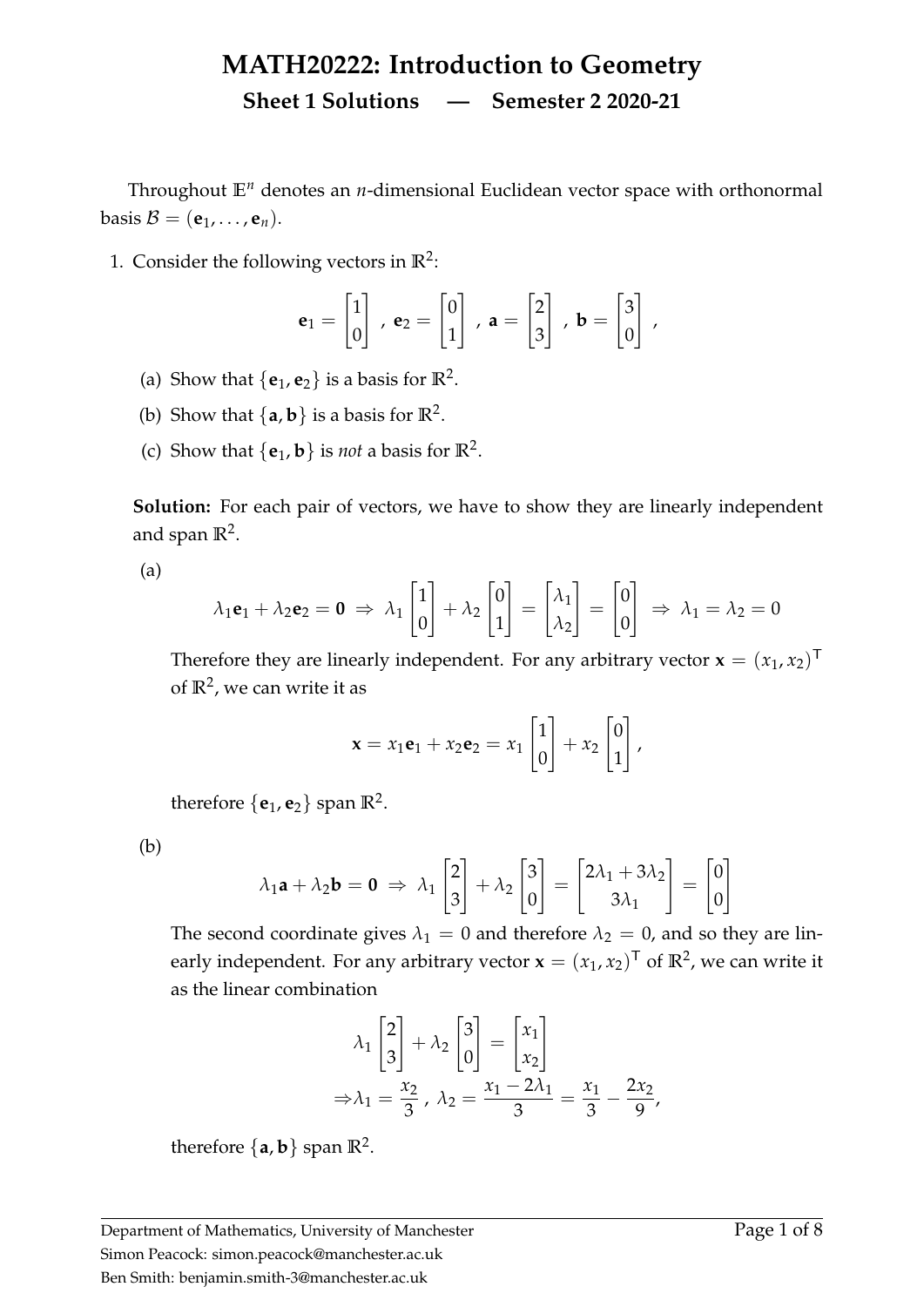(c)

$$
\lambda_1 \mathbf{e}_1 + \lambda_2 \mathbf{b} = \mathbf{0} \implies \lambda_1 \begin{bmatrix} 1 \\ 0 \end{bmatrix} + \lambda_2 \begin{bmatrix} 3 \\ 0 \end{bmatrix} = \begin{bmatrix} \lambda_1 + 3\lambda_2 \\ 0 \end{bmatrix} = \begin{bmatrix} 0 \\ 0 \end{bmatrix}
$$

This holds for  $\lambda_1 = 3, \lambda_2 = -1$ , therefore we have a linear dependence with non-zero coefficients and so they do not form a basis.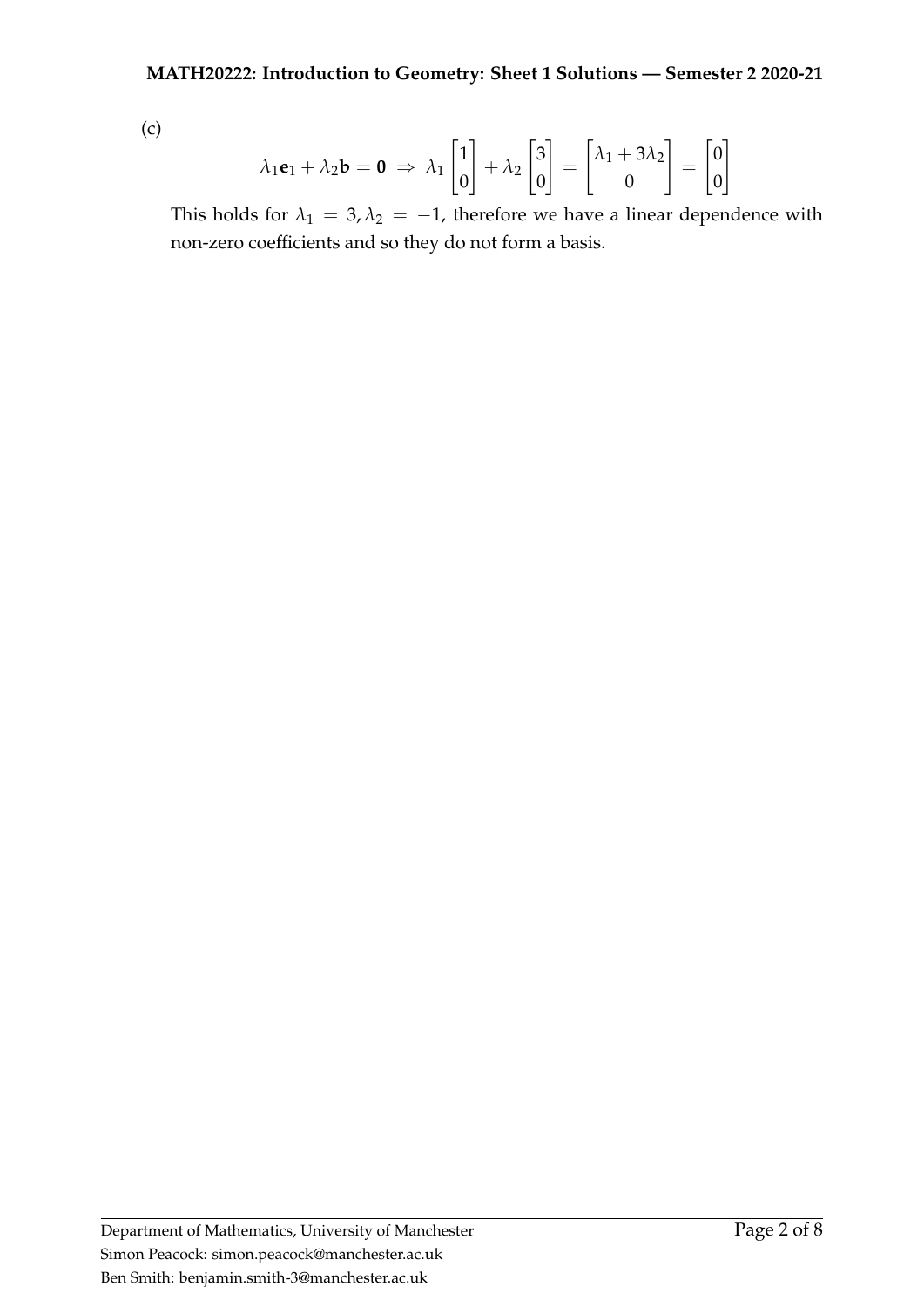2. State whether each of the following maps  $\langle -, - \rangle$  define an inner product on  $\mathbb{R}^3$ .

$$
[where \mathbf{x} = (x_1, x_2, x_3)^\mathsf{T}, \mathbf{y} = (y_1, y_2, y_3)^\mathsf{T}.
$$

- (a)  $\langle \mathbf{x}, \mathbf{y} \rangle = x_1 y_1 + x_2 y_2$
- (b)  $\langle x, y \rangle = x_1 y_1 + 3 x_2 y_2 + 5 x_3 y_3$
- (c)  $\langle x, y \rangle = x_1 y_2 + x_2 y_1 + x_3 y_3$

## **Solution:**

- (a)  $\langle -, \rangle$  is not an inner product as it is not positive definite. To see this,  $\langle x, x \rangle =$  $x_1^2 + x_2^2$  $2^2$ , which is zero for certain non-zero vectors, such as  $(0,0,-1)^{\top}$ .
- (b)  $\langle -, \rangle$  is an inner product. We need to check symmetry, linearity and that it is positive definite.

$$
\langle \mathbf{x}, \mathbf{y} \rangle = x_1 y_1 + 3x_2 y_2 + 5x_3 y_3 = y_1 x_1 + 3y_2 x_2 + 5y_3 x_3 = \langle \mathbf{y}, \mathbf{x} \rangle,
$$

and so symmetry holds.

$$
\langle \lambda \mathbf{x} + \mu \mathbf{y}, \mathbf{z} \rangle = (\lambda x_1 + \mu y_1) z_1 + 3(\lambda x_2 + \mu y_2) z_2 + 5(\lambda x_3 + \mu y_3) z_3
$$
  
=  $\lambda (x_1 z_1 + 3x_2 z_2 + 5x_3 z_3) + \mu (y_1 z_1 + 3y_2 z_2 + 5y_3 z_3)$   
=  $\lambda \langle \mathbf{x}, \mathbf{z} \rangle + \mu \langle \mathbf{y}, \mathbf{z} \rangle$ 

and so linearity holds. Finally

$$
\langle \mathbf{x},\mathbf{x}\rangle=x_1^2+3x_2^2+5x_3^2\geq 0
$$

is greater than or equal to zero for elements  $\mathbf{x} \in \mathbb{R}^3.$  Furthermore, there is equality if and only if  $x_1^2 = 3x_2^2 = 5x_3^2 = 0$ , which only occurs for  $\mathbf{x} = \mathbf{0}$ . Therefore positive-definite also holds.

(c)  $\langle -, - \rangle$  does not define an inner product as it does not satisfy positive definiteness:

$$
\langle \mathbf{x}, \mathbf{x} \rangle = 2x_1x_2 + x_3^2
$$

takes negative values at  $\mathbf{x} = (-1, 1, 0)^{\mathsf{T}}$ .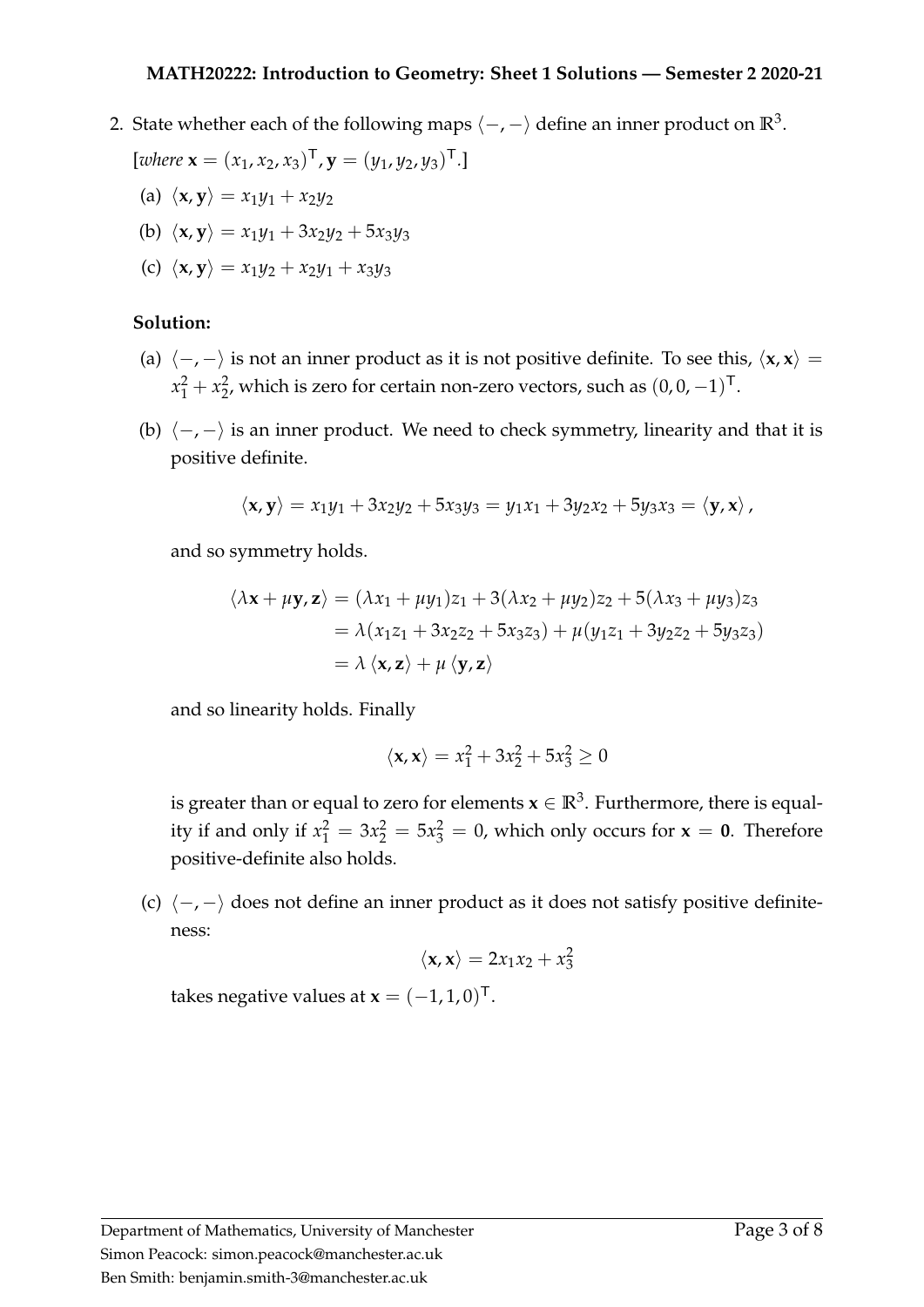- 3. Let  $B = (e_1, e_2, e_3)$  be an (ordered) orthonormal basis of  $\mathbb{E}^3$ . Consider the ordered set of vectors  $C = (\mathbf{f}_1, \mathbf{f}_2, \mathbf{f}_3)$  defined by  $\beta$  via:
	- (a)  $f_1 = e_2$ ,  $f_2 = e_1$ ,  $f_3 = e_3$
	- (b)  $f_1 = e_1$ ,  $f_2 = e_1 + 3e_3$ ,  $f_3 = e_3$
	- (c)  $f_1 = e_1 e_2$ ,  $f_2 = 3e_1 3e_2$ ,  $f_3 = e_3$
	- (d)  $f_1 = e_2$ ,  $f_2 = e_1$ ,  $f_3 = e_1 + e_2 + \lambda e_3$  where  $\lambda \in \mathbb{R}$  is an arbitrary coefficient.

For each set of vectors, write down the transition matrix from  $\beta$  to  $\beta$ . Is  $\beta$  a basis? Is C orthogonal?

## **Solution:**

(a)

$$
{}_{\mathcal{B}}T_{\mathcal{C}} = \begin{bmatrix} 0 & 1 & 0 \\ 1 & 0 & 0 \\ 0 & 0 & 1 \end{bmatrix} , \quad \det(gT_{\mathcal{C}}) = -1
$$

The transition matrix has non-zero determinant, and so  $\mathcal C$  is a basis. Moreover, we see  $({_{\cal B}}T_{\cal C})^{\sf T}({_{\cal B}}T_{\cal C})=I_3$  holds, and so the basis is orthogonal also.

(b)

$$
{}_{\mathcal{B}}T_{\mathcal{C}} = \begin{bmatrix} 1 & 1 & 0 \\ 0 & 0 & 0 \\ 0 & 3 & 1 \end{bmatrix} , \quad \det(gT_{\mathcal{C}}) = 0
$$

As the transition matrix has determinant zero,  $C$  is not a basis. One could also note that the rank must be  $\leq 2$  as  $B_T$ <sup>T</sup>C has a row of zeros. As the determinant is not equal to  $\pm 1$ , it immediately cannot be orthogonal.

(c)

$$
{}_{\mathcal{B}}T_{\mathcal{C}} = \begin{bmatrix} 1 & 3 & 0 \\ -1 & -3 & 0 \\ 0 & 0 & 1 \end{bmatrix} , \quad \det({}_{\mathcal{B}}T_{\mathcal{C}}) = 0
$$

As the transition matrix has determinant zero,  $\mathcal C$  is not a basis. One could also notice the first two columns are proportional, and so there is a linear dependence between  $f_1$ ,  $f_2$ . As the determinant is not equal to  $\pm 1$ , it immediately cannot be orthogonal.

(d)

$$
{}_{\mathcal{B}}T_{\mathcal{C}} = \begin{bmatrix} 0 & 1 & 1 \\ 1 & 0 & 1 \\ 0 & 0 & \lambda \end{bmatrix} , \quad \det({}_{\mathcal{B}}T_{\mathcal{C}}) = -\lambda
$$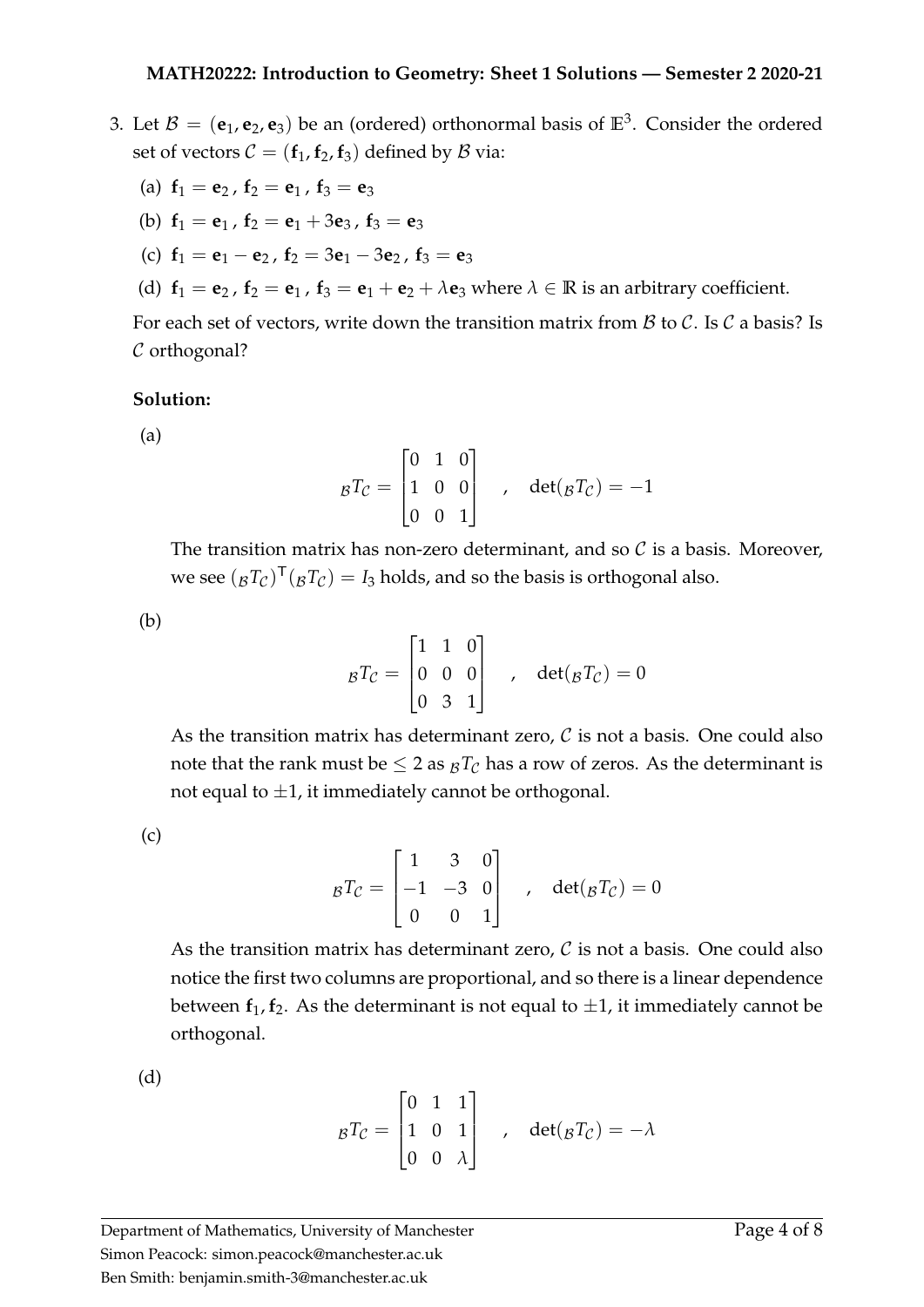The transition matrix has nonzero determinant whenever  $\lambda \neq 0$ , and so C forms a basis when this occurs.

 $\mathcal C$  is not orthogonal - if we calculate  $({_{\mathcal B}}T_{\mathcal C})^{\mathsf T}({_{\mathcal B}}T_{\mathcal C}),$  we see

$$
\begin{bmatrix} 0 & 1 & 1 \\ 1 & 0 & 1 \\ 0 & 0 & \lambda \end{bmatrix} \begin{bmatrix} 0 & 1 & 0 \\ 1 & 0 & 0 \\ 1 & 1 & \lambda \end{bmatrix} = \begin{bmatrix} 2 & 1 & \lambda \\ 1 & 2 & \lambda \\ \lambda & \lambda & \lambda^2 \end{bmatrix} \neq I_3.
$$

One could also notice this by considering the length of **f**3:

$$
|\mathbf{f}_3|=\sqrt{2+\lambda^2}>1,
$$

therefore  $C$  cannot be orthonormal as  $f_3$  is not unit length.

4. Consider the sets of polynomials

$$
V = \left\{ a x^2 + b x + c \mid a, b, c \in \mathbb{R} \right\}, \ T = \left\{ x^2 + p x + q \mid p, q \in \mathbb{R} \right\}
$$

with the natural operations of addition and multiplication of polynomials.

[*You may assume these operations satisfy commutativity, associativity and distributivity.*]

- (a) Which of these are vector spaces (over **R**), and why?
- (b) Show the polynomials  $1, x, x^2$  are linearly independent in *V*.
- (c) Calculate the dimension of *V*.

## **Solution:**

(a) *T* is not a vector space, as the sum of any two polynomials does not belong to *T* e.g.  $x^2 + x^2 = 2x^2 \notin T$ .

*V* is a vector space. Let  $f = a_2x^2 + a_1x + a_0$ ,  $g = b_2x^2 + b_1x + b + 0$ , to see the remaining axioms hold:

- (Zero) Setting  $a_2 = a_1 = a_0 = 0$  gives  $f = 0$  as the zero element.
- (Unity) Clearly  $1 \cdot f = f$ .
- (Additive inverses) For *f*, the inverse polynomial is  $-f = (-a_2)x^2 + (-a_1)x +$  $(-a_0)$ .
- (Additive closure) The sum  $f + g = (a_2 + b_2)x^2 + (a_1 + b_1)x + (a_0 + b_0)$  is contained in V.
- (Multiplicative closure)  $\lambda \cdot f = (\lambda a_2)x^2 + (\lambda a_1)x + (\lambda a_0)$  is contained in *V* for any choice of  $\lambda \in \mathbb{R}$ .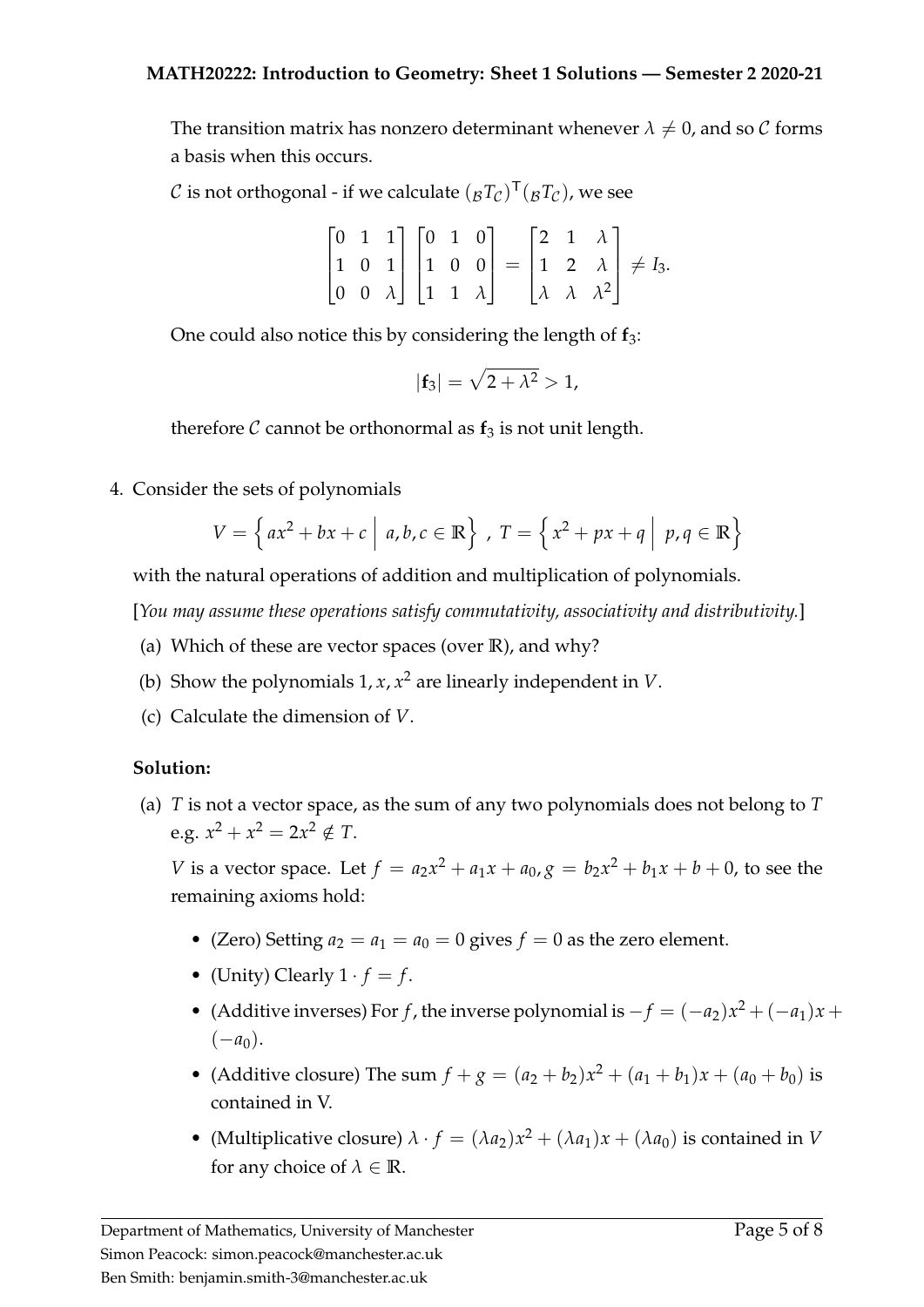(b) Suppose  $1, x, x^2$  satisfy an identity

$$
c_0 \cdot 1 + c_1 \cdot x + c_2 \cdot x^2 = \mathbf{0} (= 0 \cdot 1 + 0 \cdot x + 0 \cdot x^2)
$$

for some choice of  $c_0$ ,  $c_1$ ,  $c_2 \in \mathbb{R}$ . Equivalently, the polynomial  $P(x) = c_0 + c_1x + c_2x$  $c_2x^2$  equals zero for all choices of *x*. Testing this on the values  $x = 0, 1, -1$ , we see

$$
P(0) = c_0 \Rightarrow c_0 = 0
$$
  
\n
$$
P(1) = c_1 + c_2 \Rightarrow c_1 = -c_2
$$
  
\n
$$
P(-1) = -c_1 + c_2 \Rightarrow c_1 = c_2
$$
  
\n
$$
\Rightarrow c_0 = c_1 = c_2 = 0
$$

Therefore the only linear combination between  $\{1, x, x^2\}$  equal to zero is when all coefficients are zero, and so they are linearly independent.

- (c)  $\{1, x, x^2\}$  are linearly independent and span *V*, therefore they form a basis. Therefore dim( $V$ ) = 3.
- 5. Let  $\{a_1, \ldots, a_m\}$  be vectors of a vector space *V*. Show that if at least one of the vectors is equal to **0**, then they are linearly dependent.

**Solution:** Without loss of generality, let us say  $a_1 = 0$ . We can pick any arbitrary real  $\lambda \neq 0$  such that

$$
\lambda \cdot \mathbf{a}_1 + 0 \cdot \mathbf{a}_2 + \cdots + 0 \cdot \mathbf{a}_n = \mathbf{0}.
$$

As we have found a linear combination where not all coefficients are zero, these vectors are linearly dependent.

6. Show that any three vectors in **R**<sup>2</sup> must be linearly dependent.

**Solution:** Pick three arbitrary vectors

$$
\mathbf{a} = \begin{bmatrix} a_1 \\ a_2 \end{bmatrix}, \mathbf{b} = \begin{bmatrix} b_1 \\ b_2 \end{bmatrix}, \mathbf{c} = \begin{bmatrix} c_1 \\ c_2 \end{bmatrix}.
$$

Note that by Question 2, if any are equal to **0** then we are done. Therefore without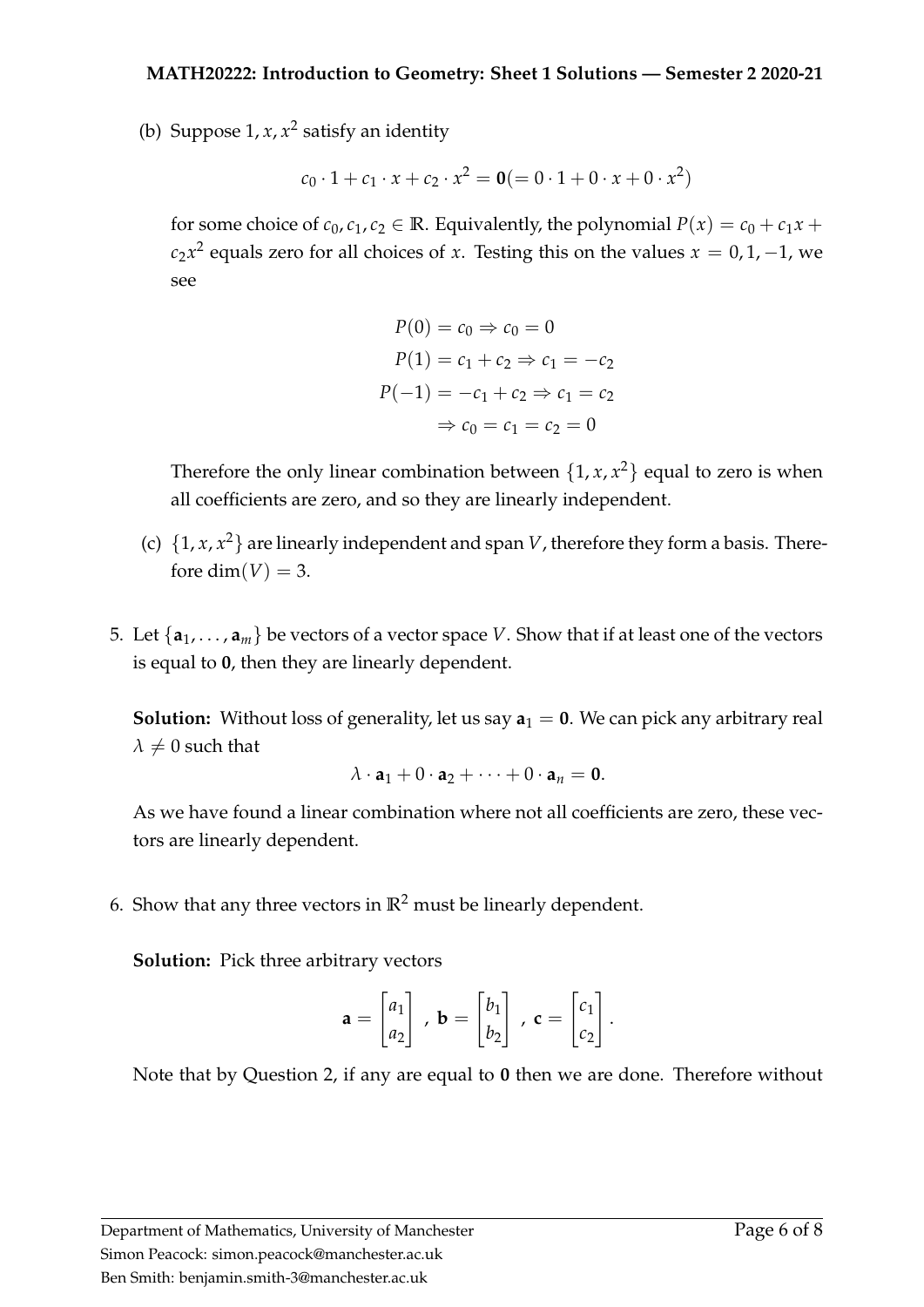loss of generality, we can say  $a_1 \neq 0$ . Consider the vectors

$$
\mathbf{b}' = \mathbf{b} - \frac{b_1}{a_1} \mathbf{a} = \begin{bmatrix} b_1 \\ b_2 \end{bmatrix} - \begin{bmatrix} b_1 \\ \frac{a_2 b_1}{a_1} \end{bmatrix} = \begin{bmatrix} 0 \\ \mu_b \end{bmatrix}, \ \mu_b = b_2 - \frac{a_2 b_1}{a_1}
$$

$$
\mathbf{c}' = \mathbf{c} - \frac{c_1}{a_1} \mathbf{a} = \begin{bmatrix} c_1 \\ c_2 \end{bmatrix} - \begin{bmatrix} c_1 \\ \frac{a_2 c_1}{a_1} \end{bmatrix} = \begin{bmatrix} 0 \\ \mu_c \end{bmatrix}, \ \mu_c = c_2 - \frac{a_2 c_1}{a_1}
$$

If either  $\mu_b$ ,  $\mu_c = 0$ , we have found a linear dependence between two of the vectors. Otherwise, **b'**, c' are linearly dependent as

$$
\frac{1}{\mu_b} \mathbf{b}' - \frac{1}{\mu_c} \mathbf{c}' = \mathbf{0}.
$$

This gives rise to a linear dependence between {**a**, **b**, **c**}:

$$
\frac{1}{\mu_b}\left(\mathbf{b}-\frac{b_1}{a_1}\mathbf{a}\right)-\frac{1}{\mu_c}\left(\mathbf{c}-\frac{c_1}{a_1}\mathbf{a}\right)=\left(\frac{c_1}{a_1\mu_c}-\frac{b_1}{a_1\mu_b}\right)\mathbf{a}+\frac{1}{\mu_b}\mathbf{b}-\frac{1}{\mu_c}\mathbf{c}=\mathbf{0}.
$$

7. Let  $\{e, f, g\}$  be vectors of  $\mathbb{E}^3$  such that each has unit length and they are pairwise orthogonal with each other. Show explicitly that they form a basis for  $\mathbb{E}^3$ .

**Solution:** We use the proposition that *n* linearly independent vectors in **E***<sup>n</sup>* form a basis (proved in review session 1). As the space is three dimensional, it suffices to show the vectors are linearly independent, i.e.  $\lambda_e \mathbf{e} + \lambda_f \mathbf{f} + \lambda_g \mathbf{g} = \mathbf{0}$  if and only if  $\lambda_e = \lambda_f = \lambda_g = 0$ . Take the inner product of  $\lambda_e \mathbf{e} + \lambda_f \mathbf{f} + \lambda_g \mathbf{g}$  with  $\mathbf{e}$ :

$$
\left\langle \lambda_{e}\mathbf{e}+\lambda_{f}\mathbf{f}+\lambda_{g}\mathbf{g},\mathbf{e}\right\rangle =\lambda_{e}\left\langle \mathbf{e},\mathbf{e}\right\rangle +\lambda_{f}\left\langle \mathbf{f},\mathbf{e}\right\rangle +\lambda_{g}\left\langle \mathbf{g},\mathbf{e}\right\rangle =\lambda_{e}\cdot1+\lambda_{f}\cdot0+\lambda_{g}\cdot0=0
$$

implying  $\lambda_e = 0$ . Taking the inner product with **f** and **g** gives  $\lambda_f = \lambda_g = 0$ , therefore {**e**,**f**, **g**} are linearly independent.

8. Let  $\{a, b, c\}$  be vectors in  $\mathbb{E}^3$  such that  $a, b$  have unit length and are orthogonal to each other, and **c** has length  $\sqrt{3}$  and forms the angle  $\varphi = \arccos \frac{1}{\sqrt{3}}$  $\frac{1}{3}$  with **a** and **b**. Show that  $\{ \mathsf{a}, \mathsf{b}, \mathsf{c}-\mathsf{a}-\mathsf{b} \}$  forms an orthonormal basis for  $\mathbb{E}^3.$ 

**Solution: a, b** have unit length and are orthogonal to each other, we immediately have

$$
\langle \mathbf{a}, \mathbf{a} \rangle = \langle \mathbf{b}, \mathbf{b} \rangle = 1, \ \langle \mathbf{a}, \mathbf{b} \rangle = 0.
$$

Department of Mathematics, University of Manchester Simon Peacock: simon.peacock@manchester.ac.uk Ben Smith: benjamin.smith-3@manchester.ac.uk